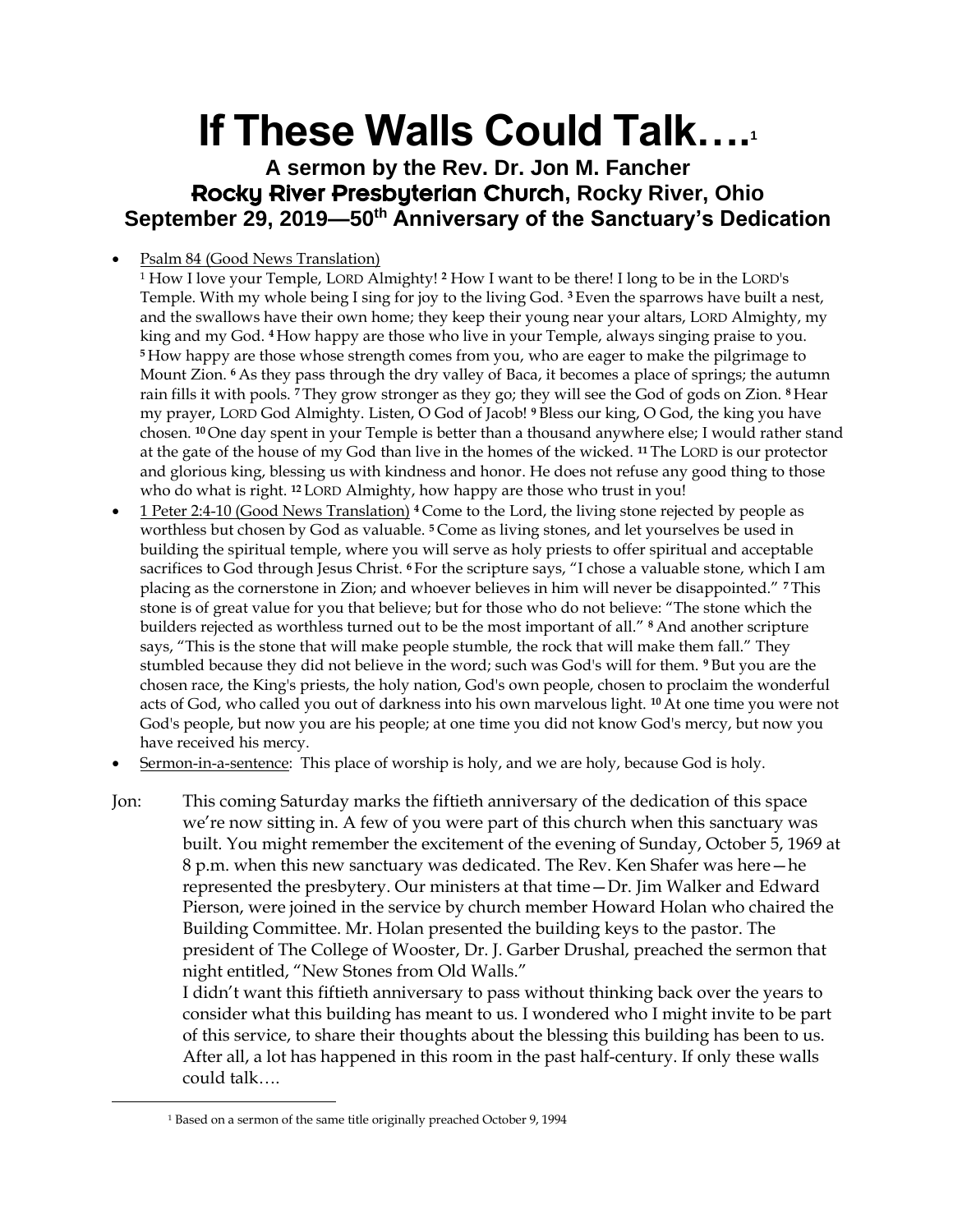Then it occurred to me, "These walls *can* talk!" On one of my walks around and around this sanctuary, I became acquainted with our two special guests this morning. You might remember meeting them on the sanctuary's "silver anniversary" twenty-five years ago in 1994. Please welcome back to the pulpit *[Jon places bricks on pedastal]*  Mortimer Mortar and Brenda Brick. Good morning, Brenda, Mortimer….

Brenda: Hello!

- Morty: Please, call me Morty.
- Jon: Fine, Morty. Welcome to our worship service. Say hello to the people of Rocky River Presbyterian Church.
- Brenda: Oh, we know who they are. We see them every week.
- Jon: Of course you do. We're honored that you've agreed to speak to us again this morning. You've seen a lot over the past fifty years and we'd like to hear about it. But before that, may I ask where you're from?
- Morty: I'm from right here in Ohio, a clay pit near Youngstown.
- Brenda: I'm a southern belle, Jon—I'm from a quarry in the Atlanta area.
- Jon: And you two met where?
- Brenda: At the brickyard—Metropolitan Brick in Canton.
- Morty: I saw her arrive in a load of clay that was dumped on the other side of the yard. We got cast in the same lot—these were specially-made bricks for this job. But to think that we wound up being placed next to each other in the same course of bricks in the same building! I used to call it fate that Brenda and I were brought together, but now I know that it was by the grace of God.
- Jon: So you have had an experience of God's grace, Morty?
- Morty: Being part of a church for this long, Jon, I've learned that God has a role in everything.
- Brenda: Believe me, Jon, Morty's not the same brick I knew on the pallet. Since we've been here, he's become more sensitive, more aware that he's part of something much bigger than himself.
- Jon: Actually, you both are part of something much bigger than yourselves, not only spiritually, but in a physical sense, too. Let me ask you, what has it meant to you to be part of a church building?
- Brenda: Jon, some of my best friends are now chimneys, shopping malls, driveways, loading docks. I don't mean this to sound like bragging, but being part of a church, I think, is the most meaningful thing I could be.
- Morty: Me, too. People can live without most of the stuff sold in the brick-front stores. People can survive without fancy-looking patios or barbecue pits. But a church—well, a church helps people get in touch with the God who guides all of life.
- Jon: Do you really think a building can make that much of a difference in experiencing God?
- Morty: Think what a building signifies, Jon. A church building suggests permanence, endurance. It suggests a refuge from the troubles of the world that try to beat us down. The church protects us. You know, they call it a sanctuary because it is a place of "*sanctus*," of holiness. Here's we're reminded that life is holy; life is a gift from God to be celebrated. We shouldn't take life for granted. We shouldn't abuse our lives or the lives of others.
- Brenda: Again, not to brag, Jon, but being part of this church, I've seen how important this place has been for hundreds and hundreds of people. The weekly worship services on Sunday mornings—we've had literally thousands of services, haven't we, Morty?
- Morty: Yup.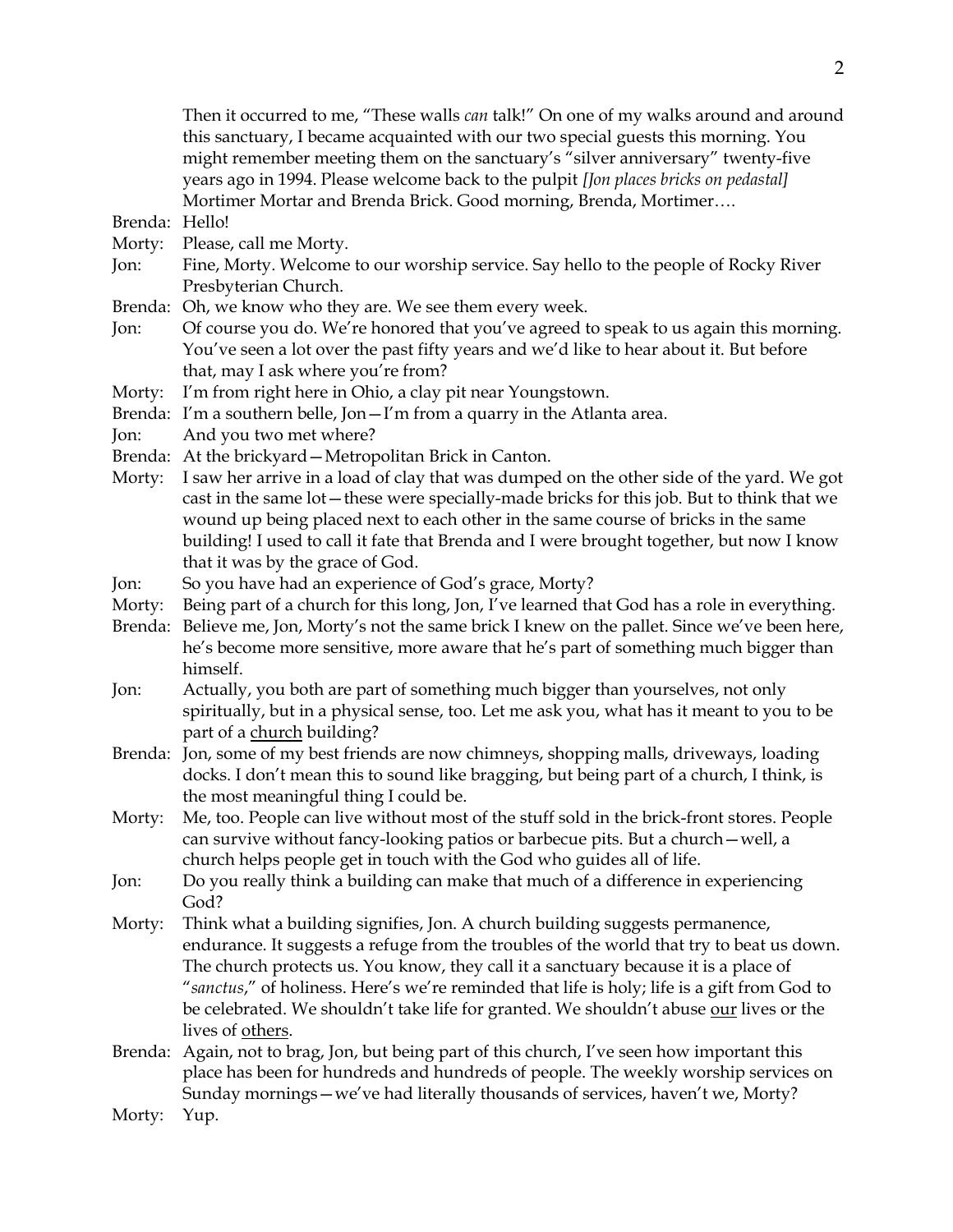- Brenda: Jon, I know that some people outside the church think that all those Sunday morning services must be just the same old ritual week after week after week. But that's not what I see in the faces of the people who leave this sanctuary. I see people whose loneliness is blown away by Sunday services. I see people who come in quiet desperation, bearing a burden that is about ready to squash them, and when they leave, they leave knowing that the load is being shared—on their shoulders and on God's shoulders. I see people searching for meaning, and when they come in and hear that God loves them unconditionally, and that when this life ends, eternal life begins when they hear the word of God which is for *them*, they get the perspective they've been seeking. They're not living only for themselves anymore—they're living to serve God.
- Jon: *I've* always thought that weekly worship is essential to living a meaningful life, and I'm glad to hear you express it so beautifully, Brenda. Now let me ask you both: any interesting stories? Any secrets? I imagine that you've seen a lot happen in this room.
- Morty: Ummm…. There might be some people who don't know that near the vestibule coat racks there's a secret stairway that leads to the hidden balcony.

Brenda: I don't know any secrets, Jon, but as far as interesting stories… Morty, do you remember when we were being built, and a lumber strike delayed installation of the roof? We brick walls were completed, but there was nothing over our heads. One church member driving by saw the building here down the hill in a bank of fog, and said that we looked like Noah's Ark floating in the mist. And then there was that wedding where the bride started to cry, and then all the

bridesmaids, and then the groom and one of his groomsmen, and then the parents, and probably half of the invited guests. What a weepy crowd—except for the father of the bride. He just sat there the whole time with the biggest grin on his face!

- Jon: Sounds like you two experience a lot of happy times in here, but I imagine that the funerals must be pretty sad.
- Morty: Well, yes *and no*. We're always saddened when this church loses one of its own. But the very fact that we are honoring that death with a worship service in this building—*that* is an affirmation of our faith: that the person's life is worthy of celebrating because life continues in God's eternal kingdom. I think that funerals are one of the most important reasons Brenda and I and all the others have been brought together to make this building.
- Jon: You know, what you just said raises a question in my mind: Do you ever wish you were some *other* part of the building? Don't take this the wrong way, but you are just two out of hundreds and thousands of bricks. Do you ever wish you were a window, maybe, or a door, or beam or chandelier?
- Brenda: Not for a minute, Jon. Scripture says "I chose a valuable stone, which I am placing as the cornerstone in [the holy place,]" and also it says that "the stone that the builders rejected as worthless turned out to be the most important of all." We don't have any feelings of inferiority, Jon. The builders chose us to be here to hold down the wall below us and to hold up the wall above us. We have a unique place in this building. Without us, it wouldn't be complete.
- Morty: We're kind of like one of those sermon illustrations we've heard over the years from you and Jim Walker and the other ministers and all of those great lay preachers, too. God has called each of your members to serve the Kingdom in a special way—isn't that what you believe?
- Jon: I certainly do.